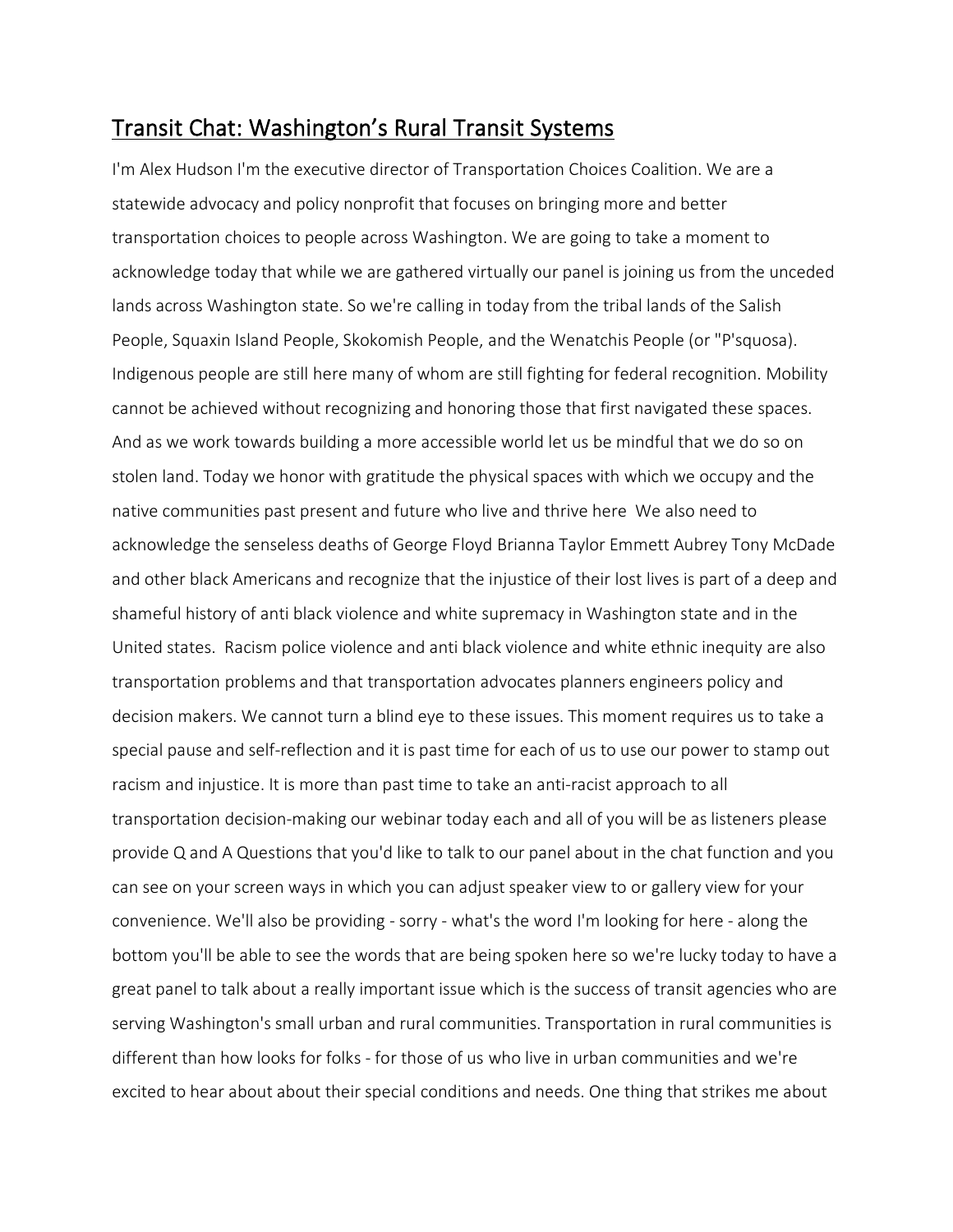how important this issue is is that Statistically people who live in more rural counties are actually less likely to own cars than people in urban communities and are more likely to live in census tracks that have higher percentages of poverty. So rural transportation is a critical lifeline for people who live in places with fewer or fewer options and further distances to travel. So our panelists tonight. Today is Danette Brannin She is the general manager of Mason Transit in Mason County. Danette has been with the MTA for eight years first as the finance manager and then as the general manager. Her background is in finance and administration and she has worked in many fields in both the private sector and public sector before coming to transit. This variety gives her a great perspective in overseeing transit agency as she tries to see aspects from different angles of all the industry she has worked, transit is by far the most rewarding for her because it creates a sense of giving to the community also joining us is Richard DeRock. Richard is the general manager of Link Transit which serves people in Douglas and Chelan counties. Richard came to Wenatchee and to link transit after managing transit service says the Los Angeles area for 19 years. And he and his family enjoyed the beauty and the variety of activities that local area has to offer. So we all know that COVID-19 has had detrimental impact to public transit both in a decline of ridership as people are staying home if they can or isolating at home as well as to the underlying tax base that supports our transit agencies and in some instances the fares that agencies collect. In addition to that transit agencies have incurred new costs relative to cleaning their buses and also understanding that they've had to adjust some of their best practices to increase social distancing. While still maintaining critical service for people who really count on transit so I want to jump in and talk about where we came from. So when you listen a little bit about where your agencies were at before the crisis hit Knowing that both of you have been enjoying a real uptick in success in delivering transit for your communities so Danette tell us a little bit about where Mason transit was. So before COVID so - I think that we as our words are before COVID - we did spend two years on a large service review and implementation plan and we were We just implemented our major first changes in February of this year and immediately saw increase in ridership and we were so excited because we've been struggling to find new ways to serve the community. We also have been experiencing the highest sales tax ever and just you know our agency was very stable and so we had - We were very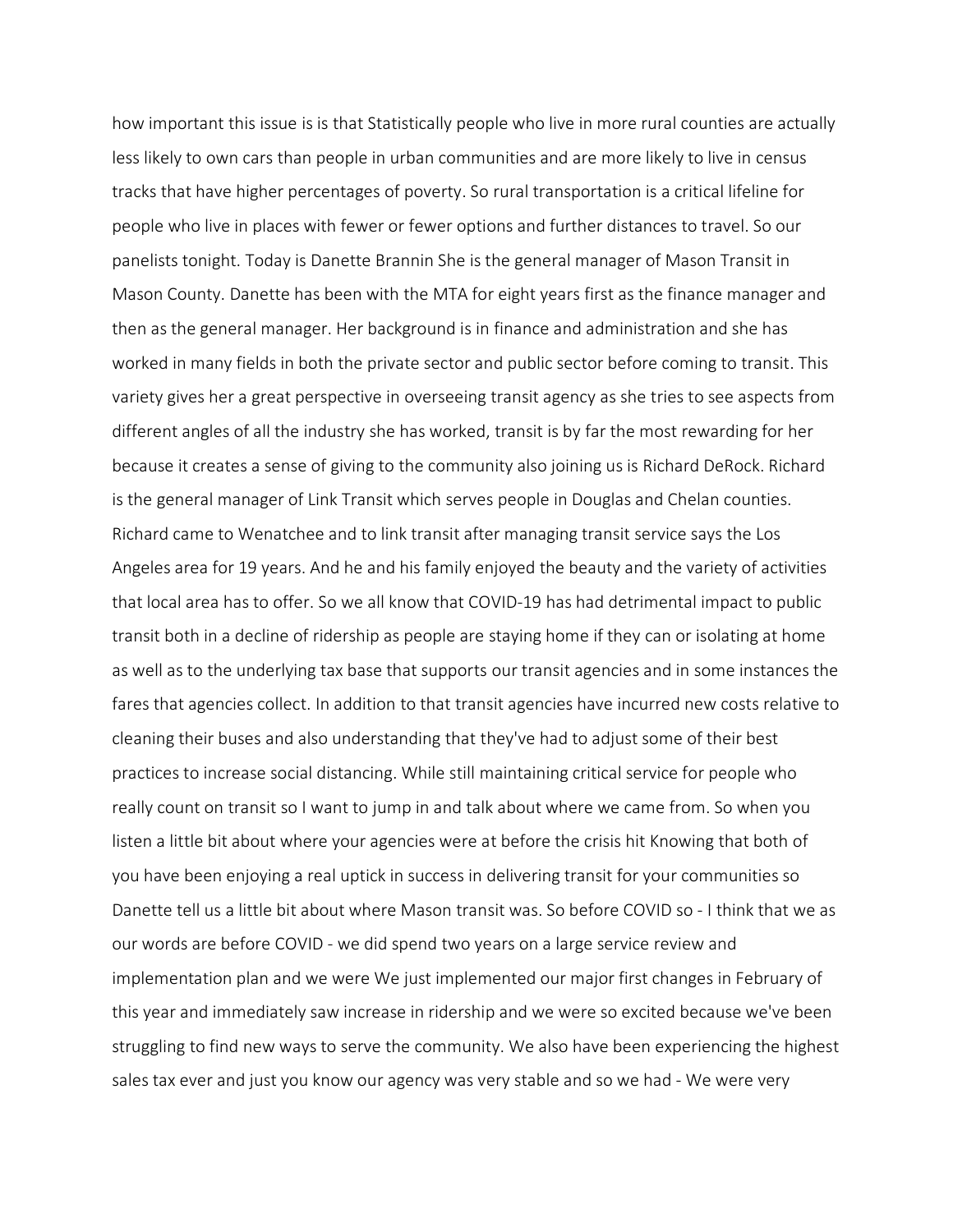encouraged bright future and were excited to see more ridership grow and to implement more of our changes Richard how are things going for you at Link transit. Well very similarly. We been on a path where starting by 2016 we started a community effort to talk about what the future for Link was gonna be and we'd gone through a major rebuilding of the system after really gutting the system in 2000, well, in 1999 after I-695. Our system was one of the ones that took the full cut that I-695 did. So we cut forty five percent the system in '99 and that ended up being a for us 79 percent loss of ridership and when I got to link in 2002 we started rebuilding the system and by '16 we'd gotten it back to a pretty rational level of service and I approached the community and the board and said we've done as much as we can with what we have. Where do you want to go for the future? And with your help and some other community efforts we went to the ballot in last year and approved a 50 percent expansion of service that would take us to seven day a week operation Provide the the shoulders essentially what we had identified with community was that we were a good Monday through Friday 8 to 5 system we could meet those needs but that our economy was very much driven by tourism and shift work in our fruit processing facilities and that's seven days a week - 24 hour day And we didn't do that. We didn't operate on Sundays we had limited Saturday service we didn't operate in the evenings. So with that additional resources we started expanding service so a little bit last summer even before the ballot initiative passed we were able to take some of the sales tax growth that we'd seen in the community and added some hours to our weekday service. And we actually saw some really significant improvements. January and February were record ridership months for us. We were up 14 percent over last year both in January and February we were on path to reach about 1.4 million boardings up from 1 million last year without the sunday expansion which was going to come in July. It was pretty impressive actually amazing. I don't know if we would have held up for the year but it was a great start. And the first half of March was right right on path to that until we had our shutdown on March 18. That had a fairly significant loss initially but it didn't but even then we didn't lose all the ridership right away. So Richard continuing with you and then we'll move to Danette. How did you start adjusting. In - March 18th as you said. Well we did a couple of things one was we knew we could see the situation was coming. So we had made some preparations beforehand back in January we'd actually ordered PPE for our employees. So we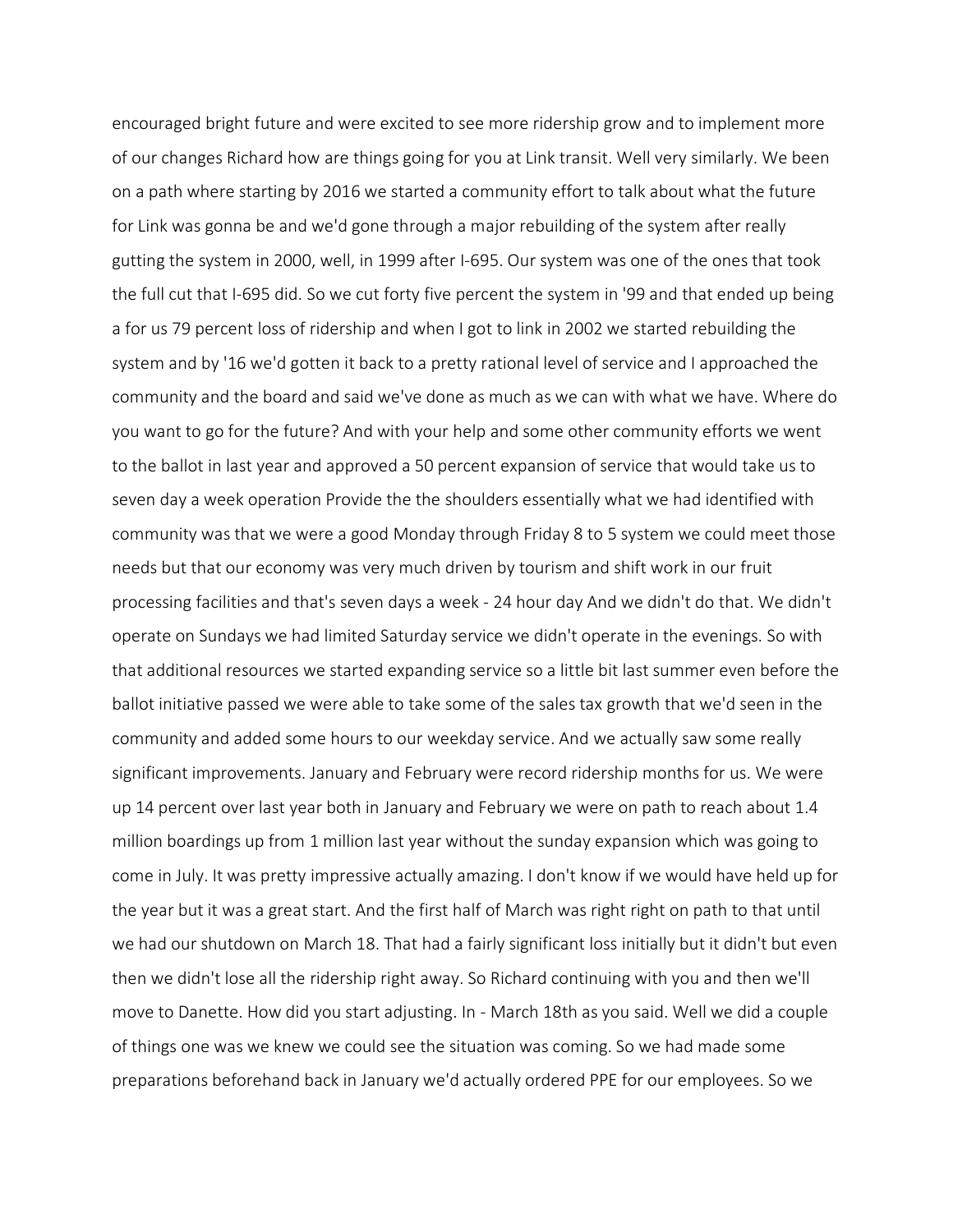had masks and goggles and so forth so we could deal with that side of the equation when that became necessary. So from that perspective I think we were ahead of the game. We've gone to our board and gotten the board to buy into a concept that we could provide leaves for our employees if we saw outbreaks and - So we sort of set that stuff up in a way that would give us some flexibility and got the board to understand we were a critical life need here and that it was important to keep our people working that we were a significant part of our local economy and that it was was not an appropriate response just to shut down that we needed to make sure that we kept the system going and and play that through And so when the governor's order came into place at non-essential workers we of course saw a drop in ridership we lost about 60 percent initially. And that really was our professional workers our college students and our school kids that rode the system that those functions all stopped and a course obviously they stopped writing. But our ridership that 40 percent that remained was still there. And I know we have a lot of conversations with board members other folks saying well why don't we just shut down when that easier. I keep saying Who do you think writes the bus. It's the people going to the fruit processing into the potato processing plants. It's the people who are going to the nursing homes that are cooking and mopping the floors and to the hospital that is had the facilities workers that keep those funky places operating and that's who that's who we're transporting every day and it's not huge numbers of them but that's what that 40 percent that was left is on the system there. And it really is a critical function. And so there is a recognition of that and I think we've gone through that. We had to cut service at the end of March because we started seeing a loss of operators and that was all something we'd also planned for our board. Given us direction not to cut office access to the community's so we kept frequency in our urban core. We left all our rural service to the various towns and we've had to back off of that ended up that many of the drivers that pulled out because they thought they had symptoms really didn't we don't think we actually had active cases in our case. And so they were able to come back and we discovered we needed to add service back in we eliminated about 30 percent of 35 percent of our service at that time. We've had to add service back because of social distancing needs that are busier routes. We could not keep the capacities down because a full bus now has 10 passengers. And so in order to keep social distancing we've had to reallocate urban resources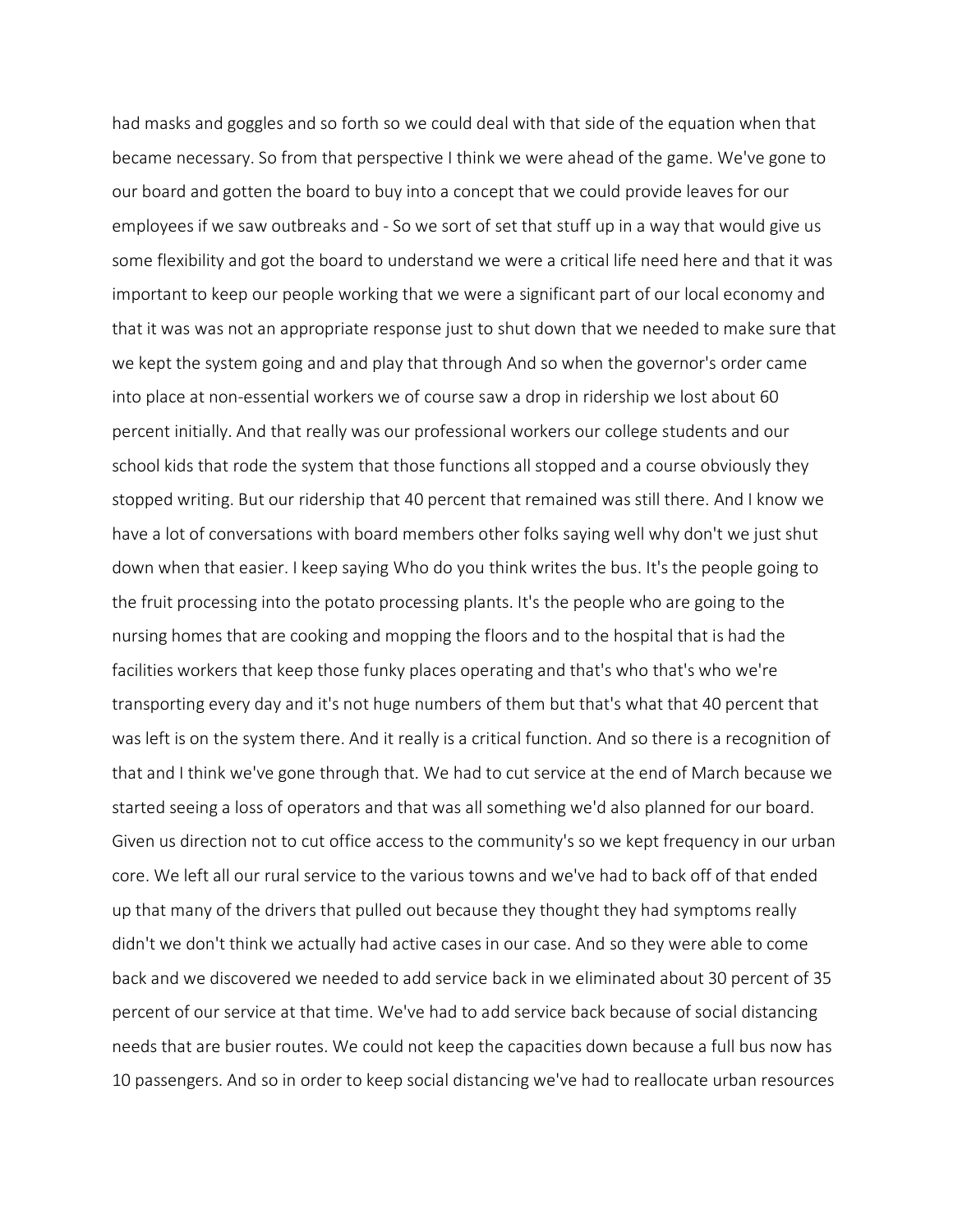around. So that we take from the low low productive round put it on our busy routes so that we can keep no more than 10 people took our commuter buses which are the largest buses we had put them in downtown where we had the largest ridership which is not a great fit because commuter seats and single tour buses in downtown don't work real well. But at least we have the space for social distancing and that's how we've been managing that structure for the time being because we're more rural and we didn't have super crowd loads. We're actually able to do that and we're back in 85 percent of our pre-COVID service levels. We'll be back we'll actually be higher than where we were on July 6th. We're actually going to implement a little bit of what we have promised the voters in July. We're going to do our Sunday service. So about 20 percent of what we promised. And that's because we can see the sales tax has been impacted but between the the supplemental moneys the feds have provided and the fact that the economy was doing so well early on we think we have the reserves that we can cover probably 2 years of the depth. We've had and still go forward. So we're going to do that if we have to reset again we'll reset again but we're hoping that it won't be this this bad for two years at least. Your lips to God's ears on that one, Richard. How about you Danette, how is Mason transit adjusting? a lot similar to what Richard was saying early on we got involved we started planning early on because we same thing we find this This could go sideways pretty quickly if we don't have a plan And so we early on in it could talk about the end of February We started talking about what the what ifs and and then we also got heavily involved in the community so we had there was like a command center amazing county command center. We started attending daily phone calls with them and planning for you know I mean there's a lot of things you start thinking about What if we had to move people from a nursing home. And so we were that piece of the emergency preparedness and so we were we were very involved in that aspect and then we also same thing we went to our board and we said we got to pay our people we got to keep our people here, we got a policy in place real quick to be able to say basically authorize administrate - we have administrative leave policy anyway but we wanted it to be out front and aware that we might be paying people not to be working basically and that we wanted that to be transparent. So we had a good discussion with our board and same thing like we value these employees these when you look at the drivers and the the amount of time it takes to get a driver out on the road you have to place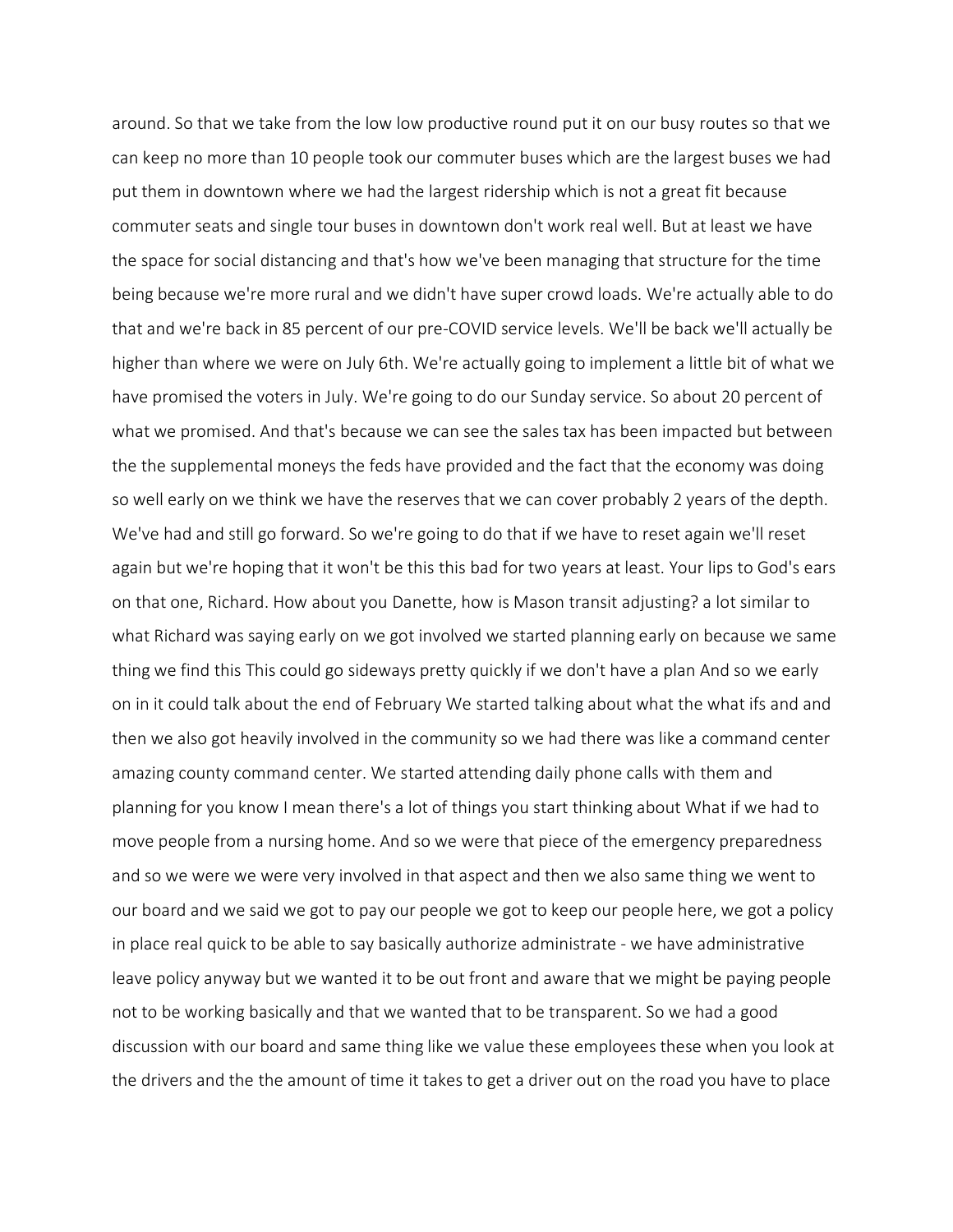value in that and place value in them and so and we were concerned we have our driver probably average. I mean we've actually brought it brought it down a little bit lower level but our average driver is still about 58 years old I mean that you know that that we have to plan for that because now we had drivers going to the doctor and the doctor say you need to you need to be off work. And so all of those things Richard's describing exactly what we went through to And then and then we saw. So we were ready and we saw the ridership drop - it seemed almost overnight Our first service adjustment was March 23rd and we dropped it down about 30 percent and then April 9th another 30 percent. So we're down about 60 percent our rate of service on the road ridership is down about 80 percent. And we had some other challenges that we had to adjust to and that is that we connect with two - well- we actually connect with four transits - all of our neighbors. So you know Jefferson transit we had to stop the route meeting up with them we just didn't have the drivers to cover it. There's Thurston County, Intercity Transit they shut down service and all they do is scheduled rides. And so we - didn't want to send our drivers down there with no one at the transit center - they were having some other difficulties around downtown Olympia. So you know that connection our neighbors was also big. And and so we just -you know- we already had -thankfully- we had a lot of PPE already so we were prepared for that. We've definitely added rear door entering all of those different things that you know I think all of us I mean we Richard and I both are on a phone conversation every Monday morning and we're all sharing what we're doing And it's been really helpful to be able to see what everyone else is doing things like even though we are fair free already. But we still have out of county fares But just for driver protection also we you know we stopped the fares out of county and then did the rear entry doors. So those are some of things we did but yeah very similar to what Richard's describing. Keeping with you and kind of on this theme of recovery. Knowing Richard you sort of talked about this is like we've fundamentally changed the definition of what a full bus is. A full bus - I know at least here in Seattle - used to be like face to armpit with somebody else. Right. And now we're talking about 10 people it's a very different situation. So what is a return to normal service or normalcy in your - as it relates to operating a transit agency look like for you. What are your biggest needs and challenges and then How do you think those needs and challenges are unique to the context of rural or small urban agency. Well I think - you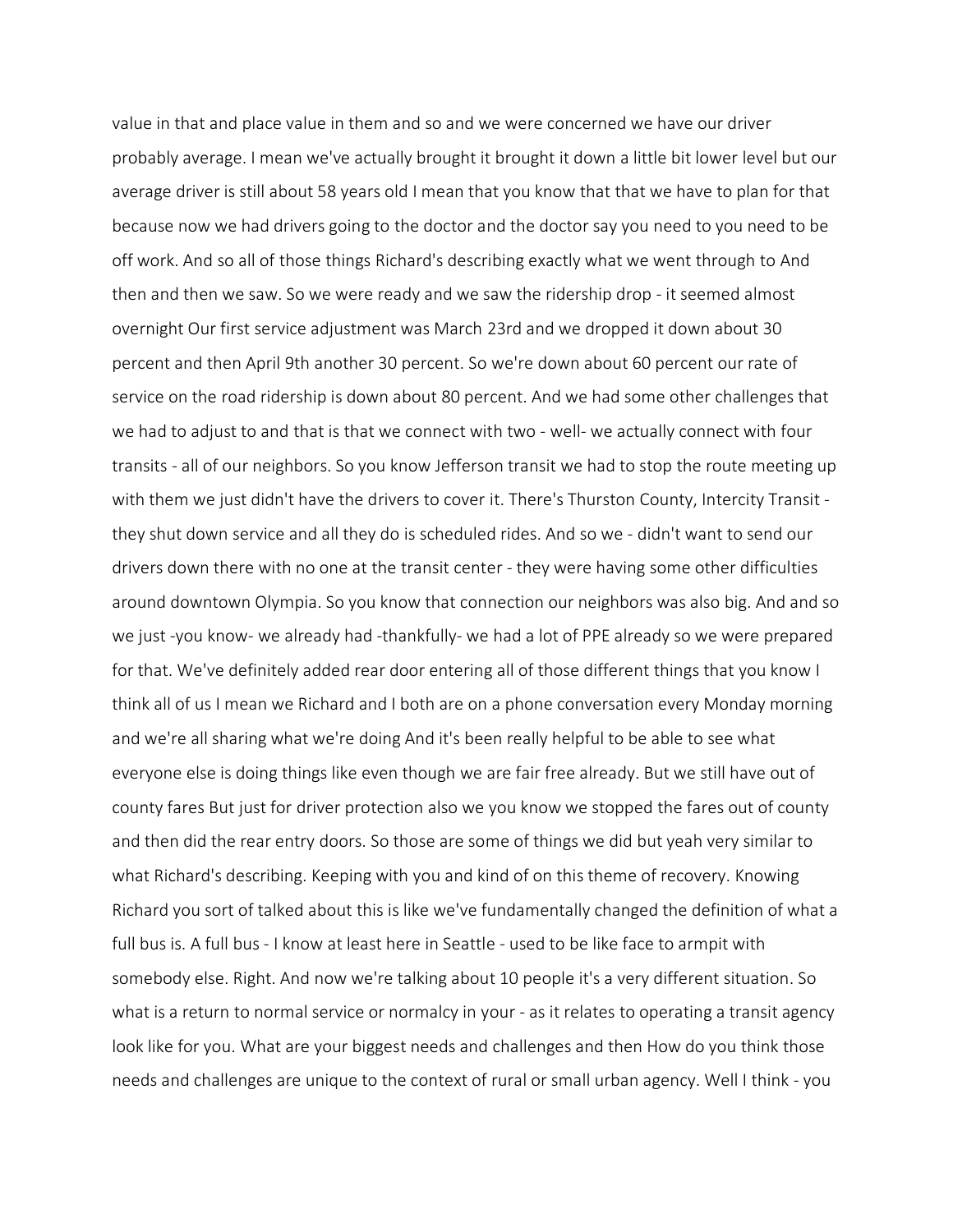know - we have our plan of when we are thinking we'll be back at full level of service but I don't think even though we might have the service hours our service is going to look different. And so that's the piece that we're working on right now. It's one - right now 10 people on a coach is a full bus. We have rows blocked out. We have "don't sit here" and everything to keep social justice distancing. And part of the challenge too when you're in an urban system the next bus is coming in 15 minutes. So if you miss the bus or if you can't get on that bus you are picked up 10 15 minutes. Not so in a rural system. So what we now have is basically ride recovery if a driver gets to a stop in there is too many people for the bus and that starting to happen as Mason County is in phase two. They radio in and another bus comes along because if not it's at a minimum a half hour possibly longer before that next bus is there. So that's a that's a new norm. I mean we have to now kind of build into our service ride recovery and or more frequent on the busier route. So we did just recently add back in a route be cut to help with the frequency and then there's also the challenge of the the riders standing there you know how do you communicate with them. There's a full bus? And so we've taken on some things like that are we our reader board says the bus is full. If the driver can stop and let them know that another bus will be along here that he or she'll call in or the ride. So those are all new things that are new challenges and new ways to actually have to look at things I think on connecting you know with our our fellow neighboring transit and we're still trying to work around that and how that works when they may be in a different place than we are as far as what they can put back into service and I think honestly the biggest challenge really is that frequency issue and how do you solve that when you no longer can put 20 people on a bus. Richard anything to add there about your challenges ahead? Well I think it's it's very much the same thing. It's - there's a political side of this. I mean we're a very conservative part of the state And the idea that we're going to spend you know next year theoretically if we spend all the money that we had budgeted 20 million dollars to move a third of the people that we had last year which is all we can do with the equipment we have at 10 people on a bus and that's that's a reality that I don't think anyone's really understood if we actually honor social distancing. We're not - I mean in the rural we might move a third of what we used to move, in the urban we might move a fifth of what we used to move. We don't have the operators or the vehicles to meet the needs of everybody out there.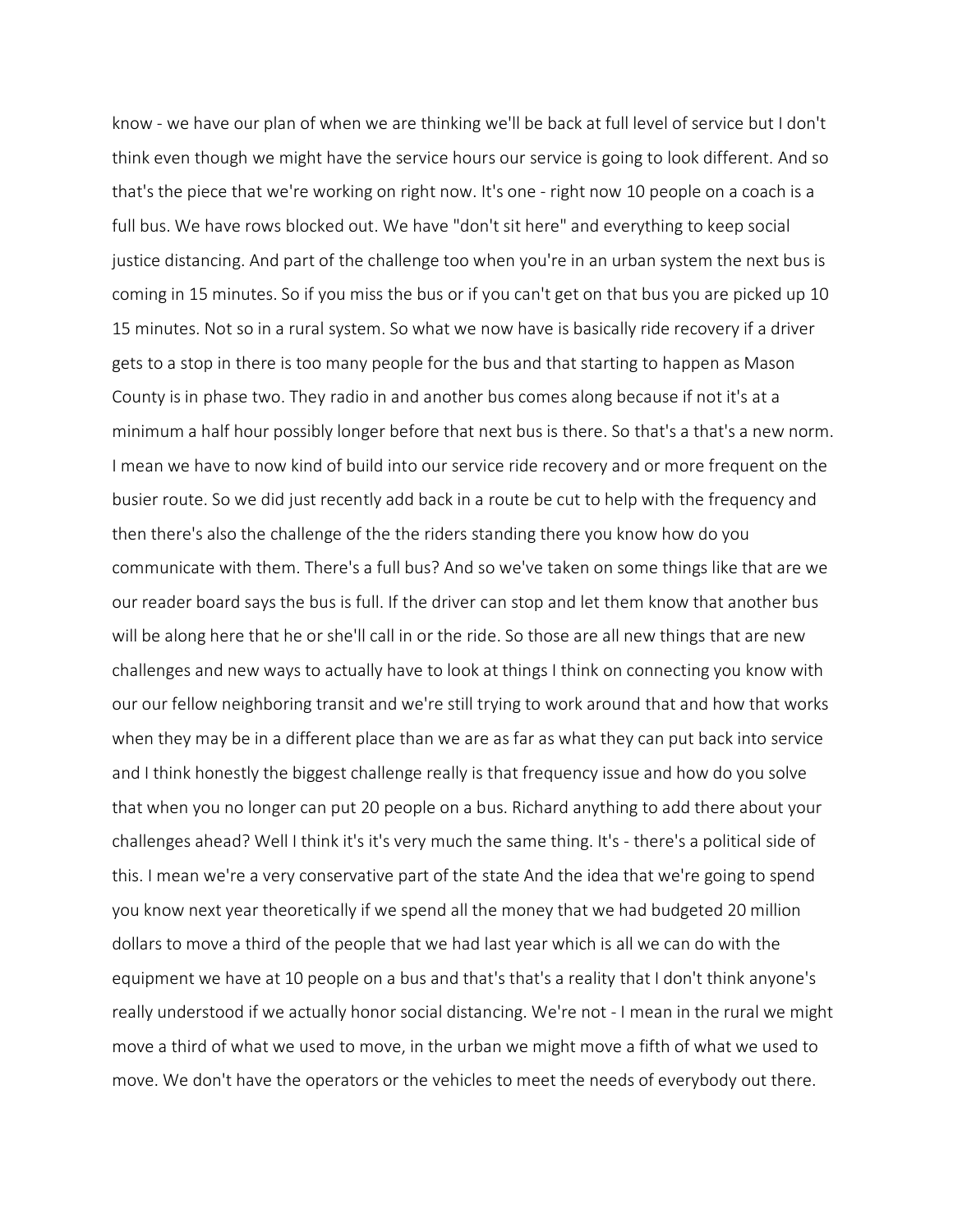And that's a real issue because in this state 34 percent the population doesn't have a driver's license and, yeah, a lot of those people are young and a lot of those people have other issues. But that's also a lot of people who just low income it's that it's that if you are a social justice question and if you don't have if your services are not reliable if you can't depend on me if we get on the bus you know I remember telling people if we're running less than ninety five percent on time that means we're late getting someone to work at least once a month. I would fire an employee for being late to work once a month and most of us are happy to be ninety five percent on time and transit. So if we can't keep our buses that have capacity how do how do we actually provide an environment that keep people employed. And that's one of our primary missions is to get people out to transition into employment. We give them that make make them have access so they can take care of themselves essentially. And if we don't provide the base to do that that's not there and we're going to have pressure to be "efficient." Well you can't be efficient if you can only put 10 people on a bus. You can't be efficient if you have to have - I have five operators that I've got station with buses to respond when the buses are full to go out do exactly what Danette's doing. Those are non-productive employees But I have to do that in order to get people to work on time. That's a non-efficient use of resources but it's a socially important use of resources and until we can get to a place where we can get frequencies and get writers back and get and get in actually get people in group situations which is not going to be next summer. I mean that's the other part of this that I think the community has not understood. We're talking 18 months to two years before we can get back to a level that we can get that armpits to -you know- shoulder to noses type of packing again on other vehicles and politically I think that's going to be a really tough thing. Particularly at a time when resources to communities are are so impacted. And so I think we're really going to have to think about who we're serving and what are the needs out there. And it's it's too easy to talk about coverage it's too easy to talk about some of the base issues we have to think about what is it's going to keep people employed what is it going to keep people having access to medical care and everything else that's important in life. Because in many ways their access to transportation is the access to that job it's the access to the doctor the access to continuation of the benefits they get. And we play an oversized role in many of these people's lives. And quality of service is every bit as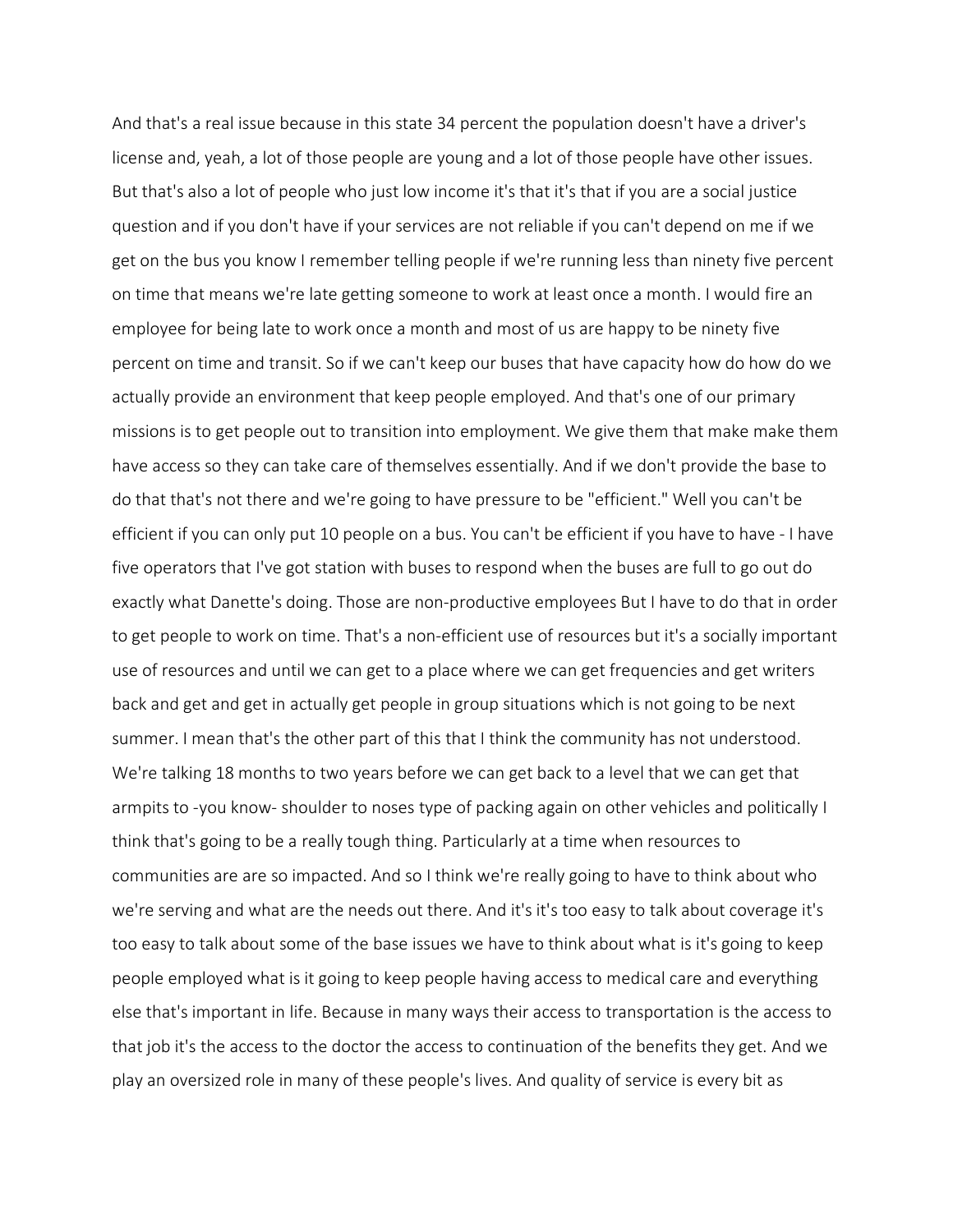important as the efficiency of it. And that's going to be a really fascinating conversation when we cannot make efficiency questions. It has to be at a much higher cost unfortunately. Building off of that - and Richard, you you spoke to this a little bit earlier. How are your agencies thinking and learning from who is still on the bus, right? We for a long time in transportation have been thinking about - or there's been an emphasis on ridership growth and that ridership growth comes from what we call choice riders people who have a lot of mobility options and are opting in to transit particularly around the commute. But knowing that the commute is only 20 percent of the trips that people take in their day time. And for many people, like you mentioned, don't have a driver's license for a variety of reasons. And also that you know AAA estimates that in the state of Washington and thirteen thousand dollars to operate and maintain a vehicle and that 7 million Americans are three months or more behind on their car payments before COVID and people aren't. Most people aren't getting richer. Right now so I'm just wondering on this issue of social justice in transit as an important and critical piece of providing a lifeline to people for economic mobility or to services or just to be with other people right. Which is a value of itself. What are you learning now about who transit is for. And how do you anticipate that kind of you'll respond. Well I think it's been fascinating my board. I mean I think I've sort of recognized that population for a long time but it's been convenient to talk about the choice rider because there's been this sort of belief in the transit world and knowing a lot of political sources that transit dependent riders will take whatever you give them because they don't have a choice. And I mean I know when I worked in Los Angeles that was absolutely the attitude we had and it was it was a joke then because what happened was that as soon as someone could find a way off the system they did because it was lousy service and a lot of urban systems have had that philosophy and I've always argued that's a mistake we should make our system we should strive for quality that a choice rider would have across the board because when you make the system work not only will you attract choice riders but you make it work for the people that are your primary riders anyway and you don't lose them then they stay because it works. We have a massive turnover in transit riders industry wide. We lose 25 percent of our riders every year because the minute they get an income where they can buy a car they do it If those can do it because most places transit service isn't particularly reliable it isn't particularly friendly it's not comfortable and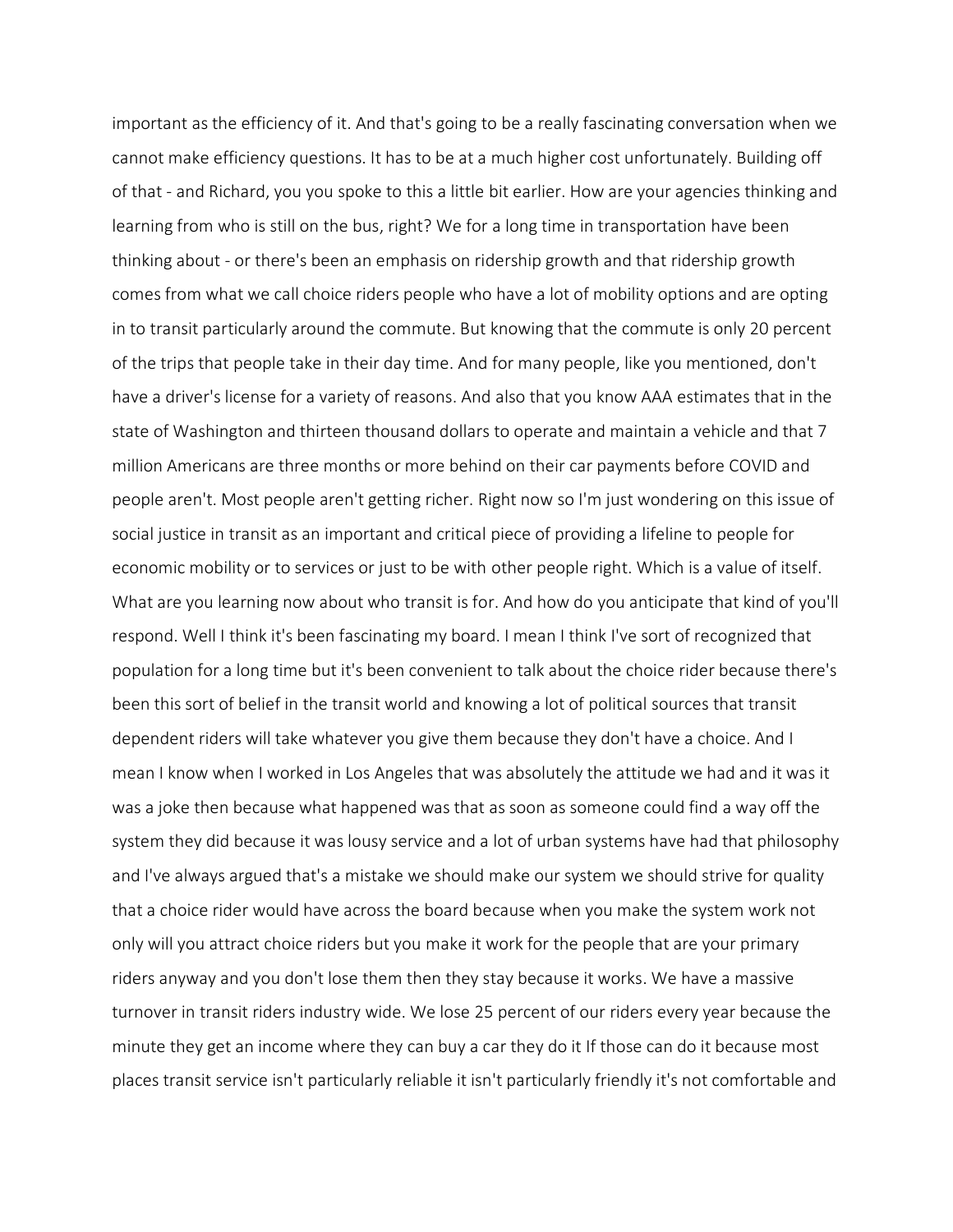so people move out of it. But if we could provide a product that actually is on time, it it works. And the it's not the comfort piece is not the big piece of what drives people - we've made that mistake that it's the niceties that people want no they want on time They want information they want it reliable. That's the important pieces. And if we can do that it benefits everybody. And in communicating those benefits and then as our ridership fell and talking to our Board about who we have left is like Okay those are really important functions that have to happen out there. We got approached by our school district because of the remote working with the schools We have Wi-Fi on our buses for commuters. What we discovered it's used much more in town by the lowincome community because they can't afford data for their phones but they can download their homework assignments. They can download job applications they can download stuff while they're on the bus and it gets used by the low income population. And so the board cited they would provide more Wi-Fi as a support to the low income community and in the urban core because that actually is as much more significant benefit in the schools have been a huge advocate for that because you started understanding these benefits have a different role than we think they actually serve a different model out there. And it's not a bad thing that we're meeting these broader needs in society because they benefit all of us if we do it. What about you Danette? So what we're seeing is that definitely it's the people that need transit. And we've kind of weathered things even before COVID we started talking about - would you ride our system? If you had to depend on Mason transit would you ride our system. Because one thing is like nobody wants to wait for the bus if you have to wait for the bus and you can basically be out of your office or be or wherever and even back home before the bus even arrives to pick you up. I mean that that does not make it appealing. And so one of the things is having more frequency in the area where are most of our riders are. So we started we have active or rural transit I think we do great in our downtown Shelton area we have frequency of 15 minutes our ridership increased because you know now they mean we found that people were probably walking from these places instead of being on the bus for 40 minutes. And so now we have now are you know looking at those who's on our bus and what can we do to make sure that there that it works for them not for what we think but getting out there and really saying hey, what do you need from us? Because I mean we all we now know it's not necessary it's not as quick as being in your car.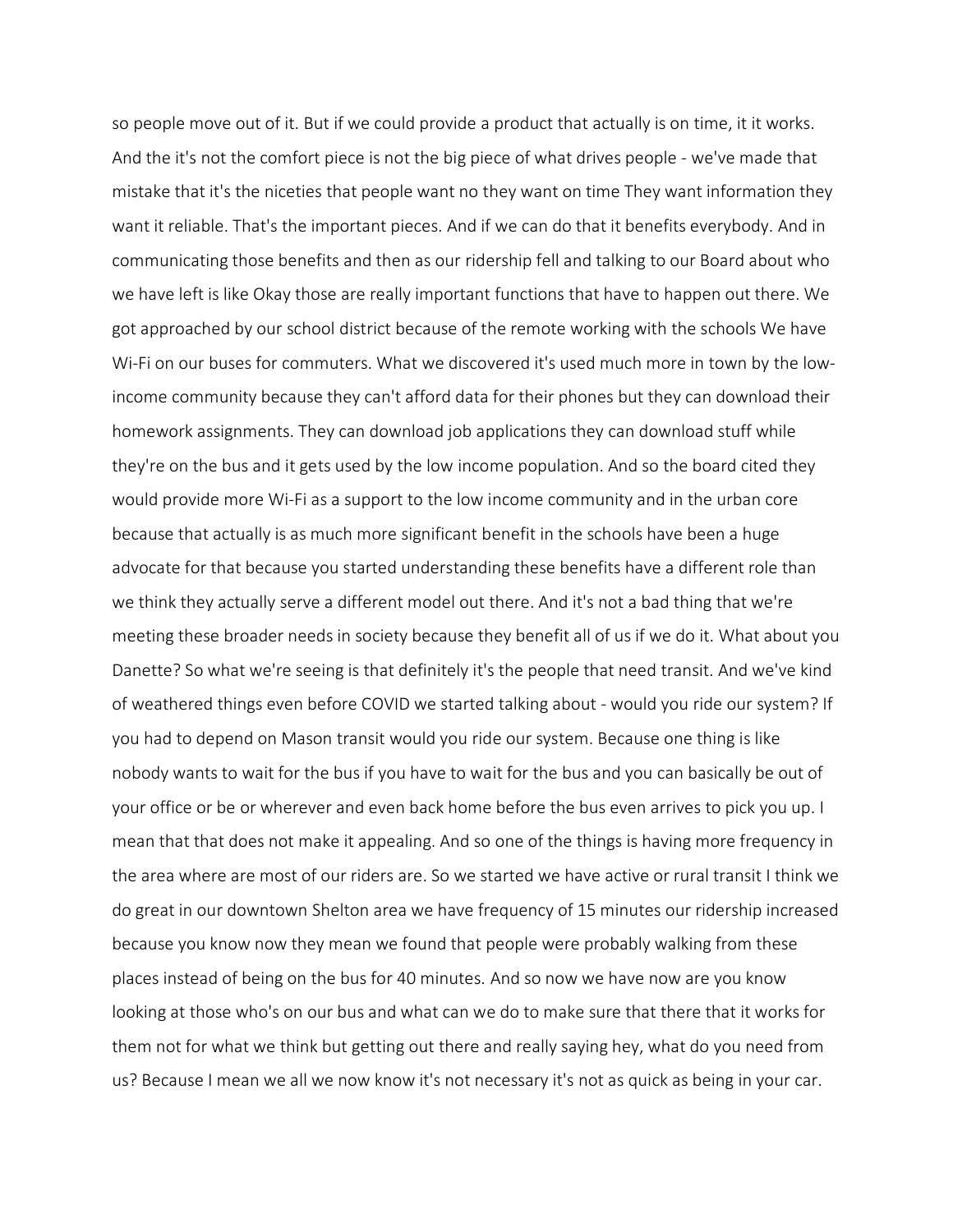So what are you going to do to make sure it is appealing that it is as quick and efficient and fast as it can be and that people are getting to where they need to get on time making their appointments not sitting on the bus two hours. That's another issue in our rural area. We had some routes that are - It's kind of a combination of dial-a-ride and fixed route- and going out to these places and a lot of times where people who are heading in for medical appointments you know maybe had some some disabilities or situations that being on the bus two to three hours just to get into town was too much. And so you know we are really starting looking at would what do we need to do for these people so that even though we're in a rural area and it may take a half hour to get into town but how fast can we get them into town. And so it really is- I think that COVID, one of the greatest things probably done for us is now we're doing a lot of that we are a lot of our service that was on fixed route or what we call a link route. We put back to dial-a-ride. So they're getting a little you know in the far - out in the father county areas are actually getting pretty quick service and door to door service and were I think you know as we start heading back into some adding service then we're going to probably continue a lot of that because it is serving them better and it's. And helping them get where they need to get in a more or maybe I guess comfortable way. Those are some of the you know similar to what Richard's talking about to me you know. The people that are really dependent on this It's amazing to be able to serve them during this time and and they're so grateful makes it so much more rewarding also to have you know your comments come up on the Facebook thank you for not stopping service. Thank you for this I couldn't have got to work when we stopped our fixed route into Olympia and decided to do it all by scheduling people were so appreciative and grateful they were still able to get to work. We had essential workers we were taking into Olympia. One of the things that we found initially and in data that came to us from Transit Center is that here in Washington State 87,000 people who are essential workers are also transit riders And I think this this thinking about a real illumination of the fact that society really depends on people who depend on transit. Absolutely. I mean it's if you look at who are the people that are actually cleaning our facilities who are sanitizing or doing those functions to a great degree. Those are the people that are that are using transit facilities or restocking our grocery shelves and working in the plants that are getting the apples shipped out. Those are all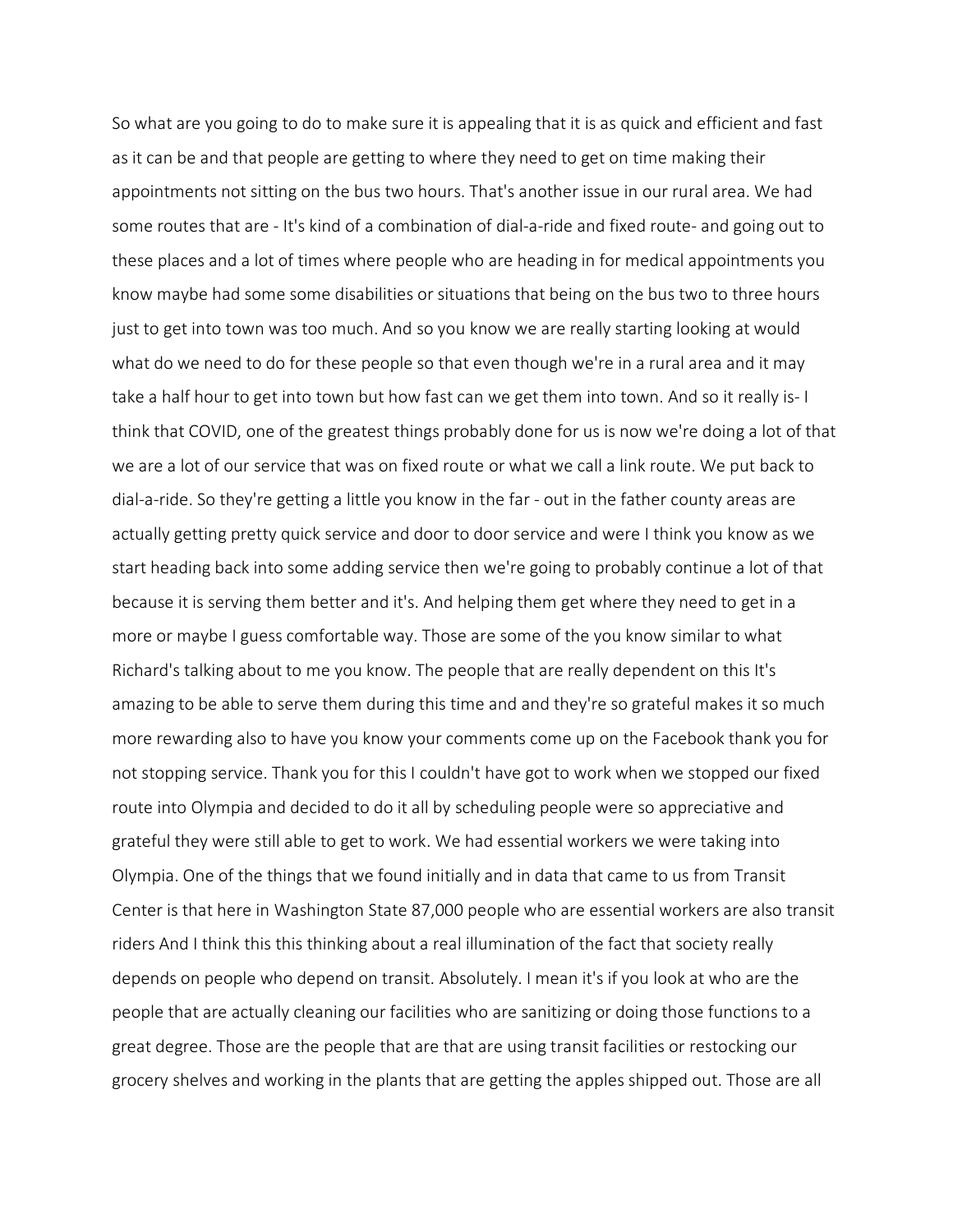critical functions to allow our lives to continue and those are our transit users. And I'm certainly grateful for the work that people are doing right now. Everytime I go to the grocery store and there's still food there. I'm like thank you transit for getting me to where I need to go. We're gonna cast a long gaze into the future and then we'll ask some questions from our audience before we close up here. What do you. You've all referenced this but what do you hope the legacy of learning is. From COVID-19. Wow, that's a good question. So in the beginning of this I started saying to my staff I'm like this is an opportunity - I don't - I mean as we all know we were all working through all the different issues of - day to day that you had to review. I mean some new thing came out you had to look at. You had to create a new policy. I mean there was it was just fast paced change change and so somewhere in there I said let's take that. This is an opportunity it is there's a lot going on it's a lot of stress but on some days in but it's also an opportunity it's an opportunity to refocus how his how we run our system how we serve our community are we really meeting the needs of the community. I mean this is like is a wonderful time to try things that you might not have been able to try otherwise because you know - you have certain obligations that you are you already had your system up and going in. And it's hard to sometimes do a pilot or try something new it takes a lot of planning and now it's like we can well you know let's do this and see how this works if this is successful we're going to bring that along with us as we as we start to reopen fully and add our service hours back. So I think that's the biggest thing is it is taking that opportunity to refocus and really look at your community and serve your community. I think that's the biggest part of the message and interestingly there has been this assumption along a lot of people particularly among people who don't particularly support public transit or think it's a bad investment that we've got people on the buses who are just riding around for entertainment sake. And I've always argued that while we have some folks particularly in the development disability community who really do ride around for entertainment I mean that's their socialization and that's how they know it. It's probably almost a therapy and in some ways for some of that community that's a very tiny part of our ridership in any system maybe a bit more in the rural than they are maybe a little higher percentage in our systems than in urban systems but yeah. But that's a tiny part of what's out there but the people who ride to the dollar store on a regular basis they going there to get off and on. If you look at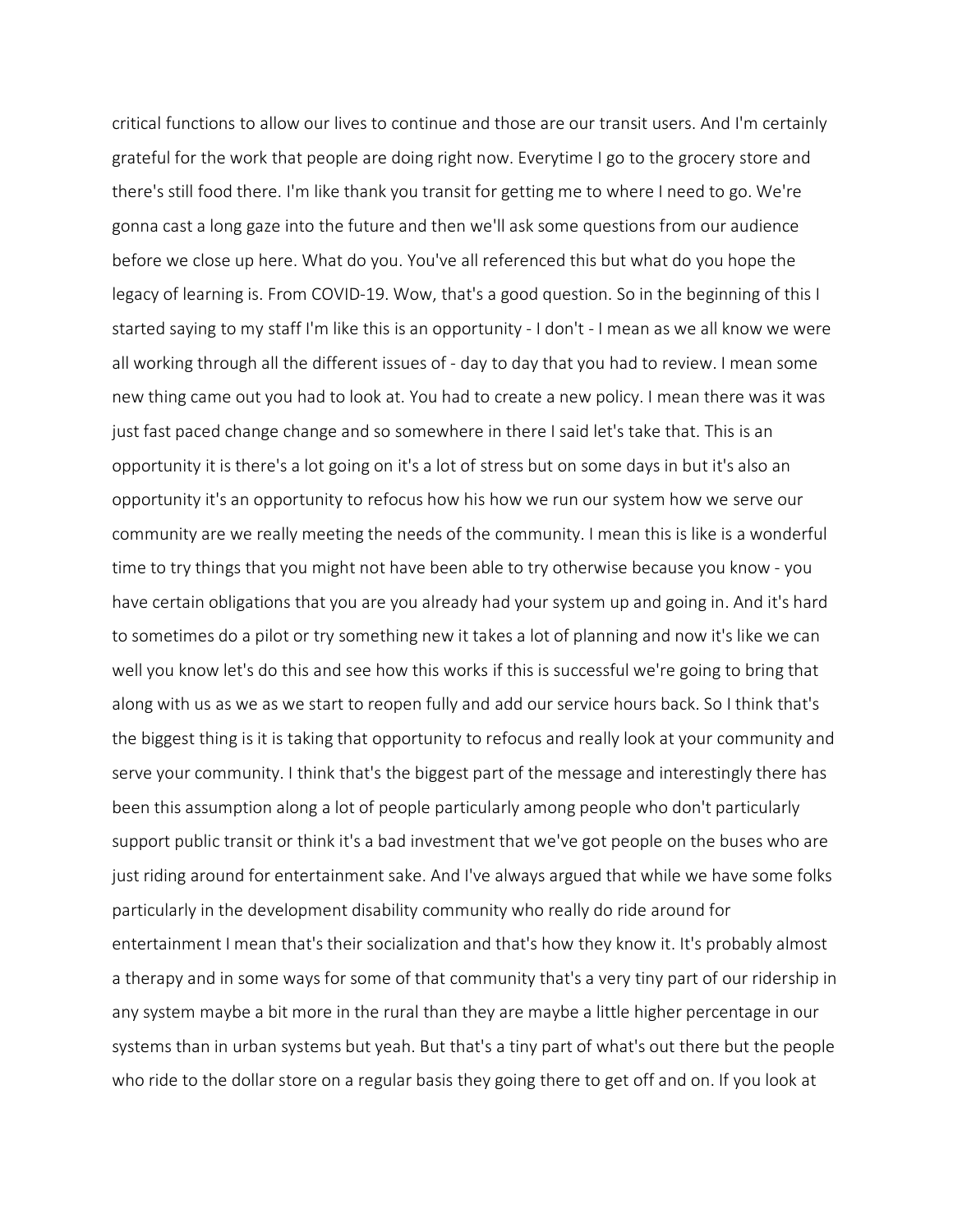what's in their bags their grocery shopping and they only have a two or three bucks a day and that's how they're living because they don't have enough money to go to the regular grocery stores and buy for a week they're buying food every day. That's why they're on the bus two or three times a day because that's how they have to live. And that's a very different environment. It really changed the thinking a couple of my board members as we started talking about why these people were using some of our our fare free routes and why they were hitting some of these locations that were out there. And is it I took a couple of along with me and said watch what they're doing. This is how they're getting their food. It's not just - you know they're dropping around I said. I mean sure the liquor stores next door and maybe occasionally dropping off there but that's not what most these folks are doing this is because they don't have the resources to buy groceries the way you and I do it. They know they have to use the system on a regular basis and maybe there's other solutions that if you if we could find a way to deal with income equity issues then maybe they wouldn't be riding the system as much as they do. But until we deal with those issues were that part of that support system. And that's a different question and it was interesting as people that had not thought of us is that role is like OK well that's a different function than we gave you credit for and something that has a different role out there that we need to do. And you know maybe that is something that needs to be supported Now again it becomes that overall picture as we try to do to try to be everything to everybody and in COVID what we've ended up being is. It's that core of the people don't have choices because choice writers aren't coming back aren't here right now. And if you know when the CDC sends out guidance saying that employers shouldn't allow employees to write transit you know that's going to be a while before that part comes back. So we are we have to focus on our critical riders for a while and not assume that we can provide bad service for them because they don't have a choice. I think that that we have to take the right right answer for. Yeah I'd love that. This has been an awesome conversation and we just have time for one question. So I apologize to the people who have really amazing questions in here about disability access, federal and state funding. But I want to leave with sort of the the one question I think is on a lot of people's minds which is we are going to build a better system that makes it so that people who depend on transit like that is irresistibly good that they'll never leave us. Right. But a big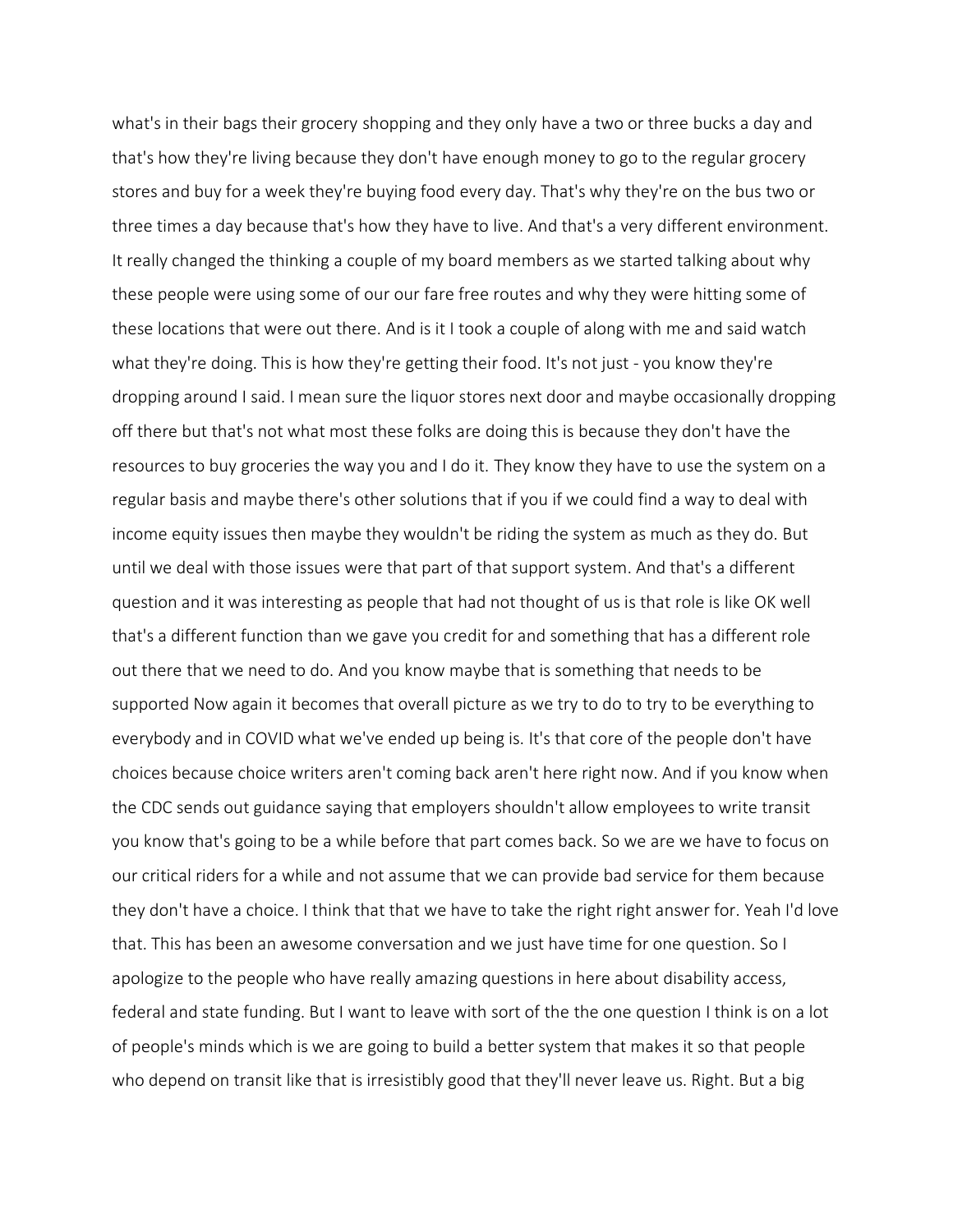question is how are we going to get folks feeling comfortable back on transit as we return to a normal mobility world. So what is - in just a quick minute. What do you what are you doing to help people feel safe on transit - like transit is a good place to come back to. Well I think it's sort of the same way we've had to deal with outbreaks of violence or homelessness or other things that have made buses and transit centers uncomfortable places in the past. You have to you have to be a presence. So as I've had to add security which somehow I never thought I'd have to do in a rural community that had to do that to deal with some of those circumstances and make sure that not only security but also to create some social work stuff on one side for COVID what we've done is I've got very visible people that come down and they sanitize the buses midday. We've made it very clear that there's and we always did this. I mean this was something this wasn't new for us we'd always try to you know just some part of our culture we've always done this. But it's a visible presence saying we take this seriously and we're going to keep you safe and we have to constantly put that back because as I remind people where we're seeing outbreaks in our community is in the processing plants we're taking people too so it's entirely possible we're going to see it on our vehicle. So we need to provide the environment, we need to provide masks for people, we need to have sanitation and virucides out there and hand sanitizers and you know no-fare systems and we need to protect our operators and all those things have to be there. So that that initial message and then we need to show that we don't have infections and it's going to take some time. It's not people that have choices. It will take time it's not going to happen immediately. But if we can keep doing that and keep showing success that eventually people start saying OK. It's a lot cheaper or it's 70 miles from Manson to Wenatchee and it's snowing and I really don't want to drive. And you know what. I go get back on the bus again. I mean those decisions will happen in the future again for the people that have choices but not if they don't feel comfortable if they view this as an unsafe locat- place we've lost them. And I think we have to assume we've lost them right now We have to make the evidence that it's clear it is a safe place and we're as safe- I think we can make our place as safe as any place else in society if we do the right things. Danette, in our final minute anything to add to that? I think communication is key. A com- you know- we are running ads in the paper each week saying you know this is what we're doing to keep our buses safe, keep them clean. We have presence. They